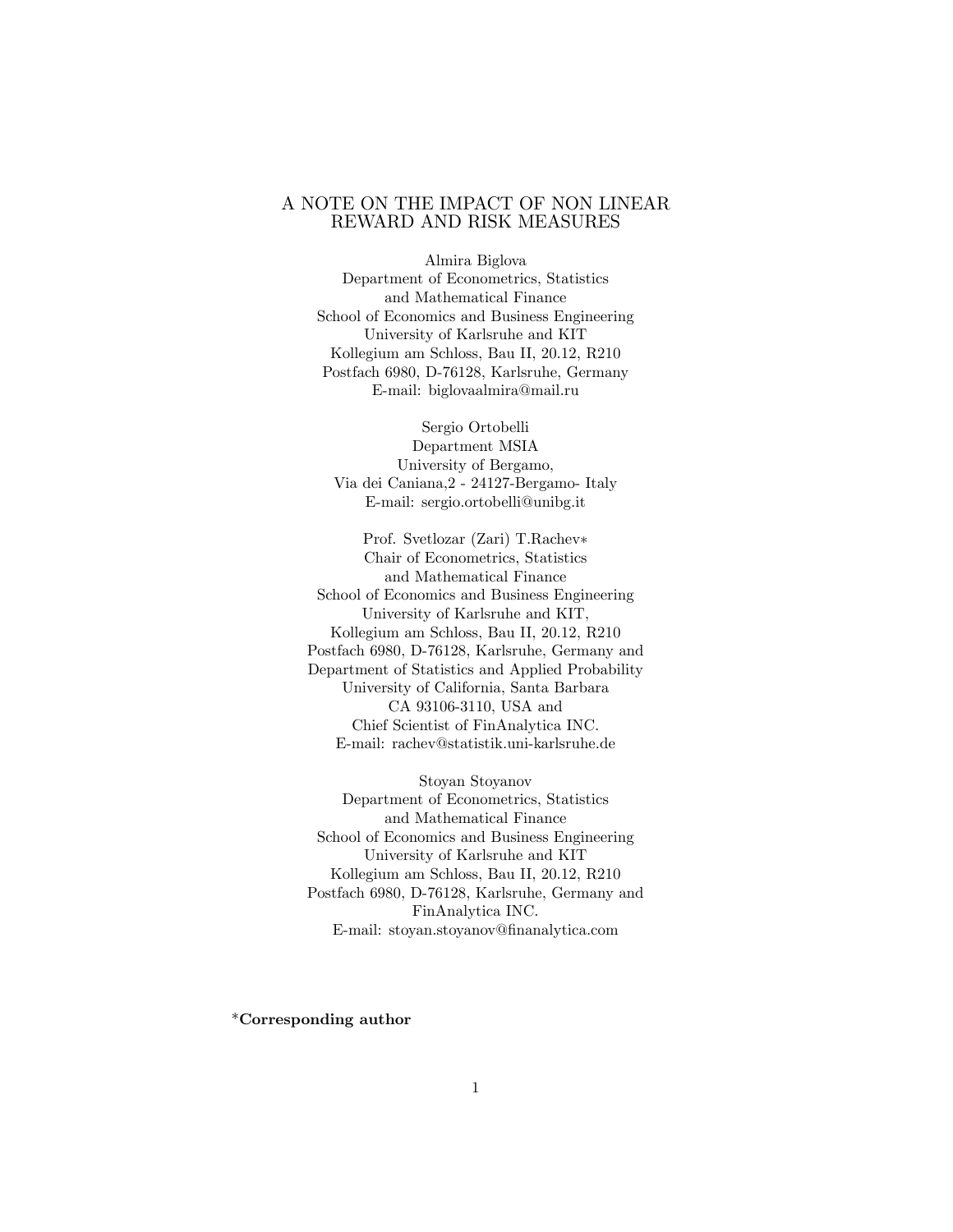### A NOTE ON THE IMPACT OF NON LINEAR REWARD AND RISK MEASURES

Abstract: In this note, we examine the impact of non linear reward and risk measures on portfolio selection. In particular, we compare the ex-post final wealth sample paths of strategies based on the Sharpe ratio and strategies based on non-linear reward/risk measures. As suggested by the recent literature, we model dependencies with an asymmetric  $t$  copula estimated on the innovations of the marginals that follow an ARMA-GARCH type model. Therefore, we first simulate future scenarios, on the basis of which allocation decisions are made, and then we compare the ex-post final wealth obtained with non-linear risk and reward strategies and the wealth obtained with classic portfolio strategies . Key words: Sharpe ratio, portfolio choice, asymmetric t copula.

## 1 Introduction

This paper critically reviews the non-linearity property of risk and reward measures in order to determine its effects on portfolio strategies. In particular, we show with an ex-post empirical analysis how important it is to model it appropriately.

In portfolio-choice theory, a consistency between risk measures and investor's preferences is viewed as desirable and has been explored in the literature. See Rachev et al  $(2008)$  and the reference therein for a classification of basic portfolio selection problems with respect to types of investor's behavior. In particular, Ortobelli et al. (2008b) discuss how to compute optimal choices consistent with any admissible preference ordering. Clearly, in portfolio selection theory the criteria of choice represent the factor with highest impact for the investors. Therefore, we should guarantee that these criteria are consistent with orderings of preferences that consider all intuitive characteristics of investorsíattitude.

It is well known that a measure of uncertainty is not necessarily adequate in measuring risk which is asymmetric as it is related to downside outcomes only. In particular, any realistic way of optimizing risk should maximize upside potential outcomes and minimize the downside outcomes. Artzner et al. (1999) define some intuitive characteristics of investment risk in the concept of a coherent risk measure. However, as observed by Balzer (2001), Rachev et al. (2008) even coherent risk measures cannot consider exhaustively all investment characteristics. According to recent studies (see Balzer (2001), Okuyama and Francis  $(2007)$ , Farinelli et al.  $(2008)$ , investor's attitude is non-linear with respect to different sources of risk. Thus, even the celebrated expected shortfall, which is a coherent risk measure, does not take into account that most investors perceive a low probability of a large loss to be far more risky than a high probability of a small loss. Therefore, investors perceive risk to be non-linear (see Olsen  $(1997)$ .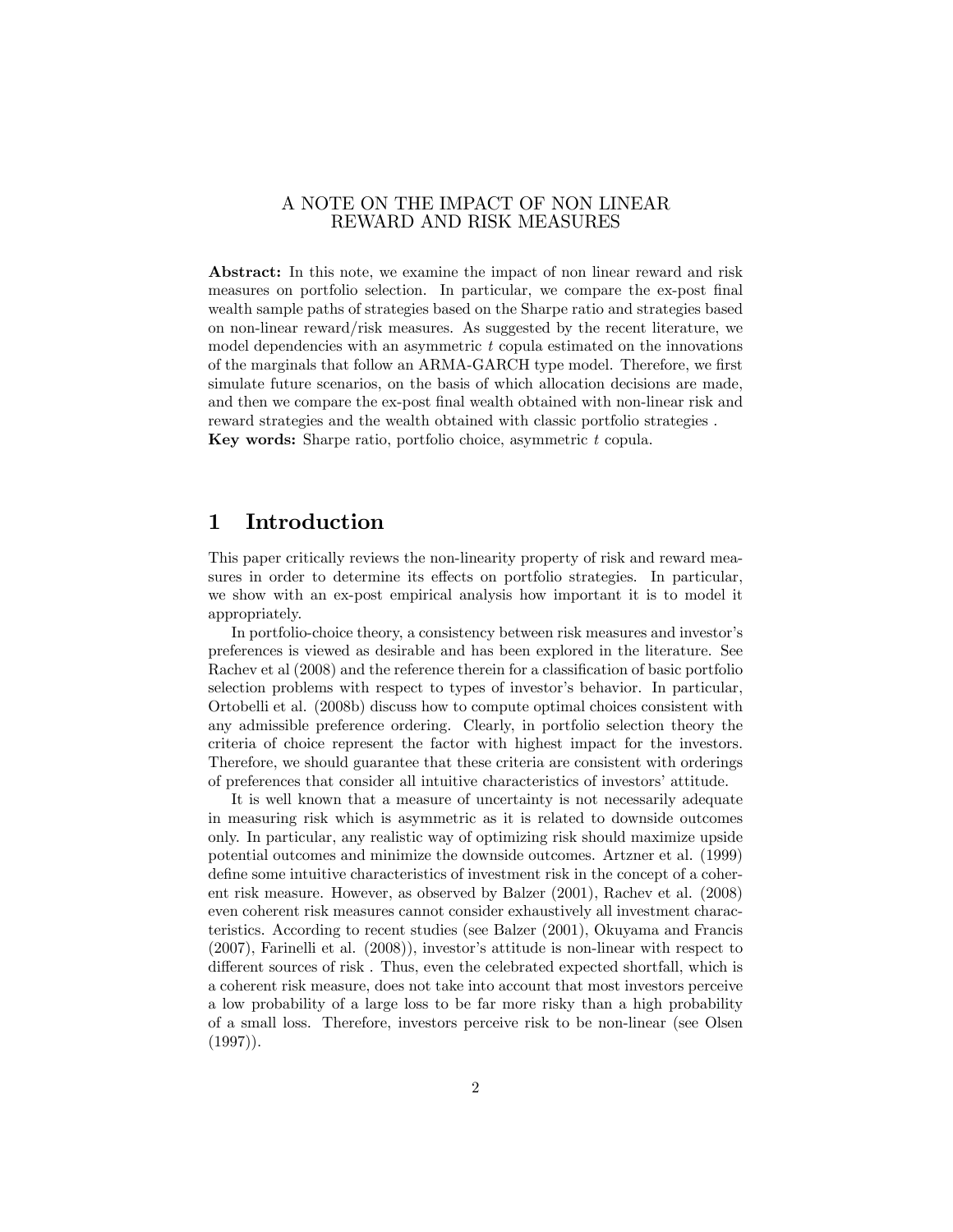In this note, we value the impact of non-linearity of risk perception and we propose a new different reward/risk ratio that takes into account some standardized moments of upside and downside outcomes. Moreover, in order to value correctly the evolution of wealth, we generate the future multivariate returns as suggested by Biglova et al. (2008) (see also Sun et al. (2008) and Ortobelli et al. (2008a)). Thus, we approximate the behavior of the corresponding marginals with an  $ARMA(2,0)$ -GARCH $(0,2)$  model with stable paretian innovations and we approximate the dependencies of the innovation of the marginals with an asymmetric  $t$  copula. Finally, we compute the  $\exp(\frac{t}{t})$  final wealth sample paths obtained with the new ratios and with the Sharpe ratio (see Sharpe (1994)). The empirical analysis demonstrates the superiority of the new reward/risk measures with respect to the classical mean variance analysis.

Section 2 describes the empirical comparison and we summarize our principal findings in the last Section.

# 2 On the portfolio selection problem: choices consistent with investor behavior and empirical evidence

Suppose we have a frictionless market in which no short selling is allowed and all investors act as price takers. Given a risk-free benchmark with log-return  $r_b$ and *n* risky securities with a vector of log-returns  $r = [r_1, ..., r_n]'$ , the classical portfolio selection problem in the reward-risk plane consists of minimizing a given risk measure  $\rho$  provided that the expected reward v is constrained by some minimal value m, i.e.:

$$
\min_{x} \rho (x'r - r_b)
$$
  
s.t.  

$$
v (x'r - r_b) \ge m
$$
  

$$
x_i \ge 0, \sum_{i=1}^{n} x_i = 1
$$

where the vector notation  $x'r = \sum_{n=1}^{\infty}$  $\sum_{i=1} x_i r_i$  stands for the returns of a portfolio with composition  $x = (x_1, ..., x_n)'$ . Along the efficient choices obtained by varying the value of the constraint  $m$ , there is a portfolio (often called the *market portfolio*) that provides the maximum expected reward  $v$  per unit of risk  $\rho$ . So, assuming that the reward and risk are both positive the market portfolio is obtained as the solution of the optimization problem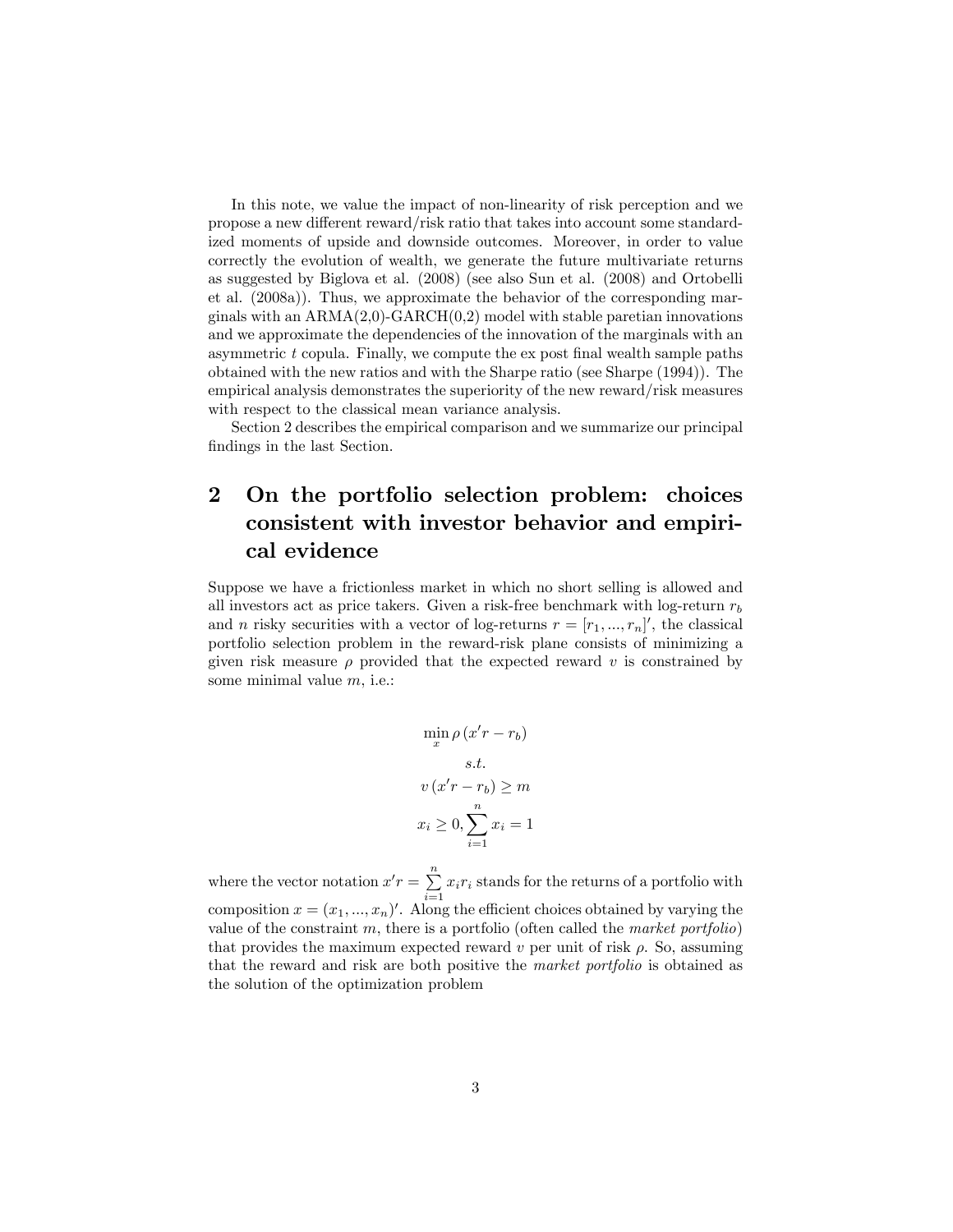$$
\max_{x} \frac{v(x'r - r_b)}{\rho(x'r - r_b)}
$$
  
s.t.  

$$
x_i \ge 0, \sum_{i=1}^{n} x_i = 1
$$
 (1)

Starting from the original Markowitz' analysis, Sharpe suggested that investors should maximize the so called Sharpe ratio (see Sharpe (1994) and the reference therein).

Sharpe ratio (SR). The Sharpe ratio computes the expected excess return for unity of risk, i.e.:

$$
SR(x'r) = \frac{E(x'r - r_b)}{STD(x'r - r_b)}.
$$

In the Sharpe ratio, risk is proxied by the standard deviation  $STD(x'r - r_b)$  of excess returns. Thus, maximizing the Sharpe ratio, we get a market portfolio that is not dominated in the sense of second-order stochastic dominance and therefore it should be optimal for non-satiable risk averse investors.

Almost in contrast with the tendency of these first studies, behavioral finance (see Friedman and Savage (1948), Markowitz (1952), Tversky and Kahneman (1992), Levy and Levy (2002), Ortobelli et al. (2008b)) suggests that most investors are clearly non-satiable but they are neither risk averse nor risk loving. To identify optimal portfolios selected by these investors, Rachev et al. (2008) propose to maximize reward-risk ratios  $G(X) = \frac{v(X)}{\rho(X)}$ , (where v is a positive reward measure,  $\rho$  is a positive generic risk measure for all X) isotonic with nonsatiable investors' preferences (i.e. if  $X \geq Y$ , then  $G(X) \geq G(Y)$ ), and that are not isotonic neither with risk averse investors' choices (that is  $G(X + Y)$  is not greater or equal to  $G(X) + G(Y)$  for all admissible X and Y ) nor with risk lover investors' preferences (that is  $G(X+Y)$  is not smaller or equal to  $G(X) + G(Y)$ for all admissible  $X$  and  $Y$ ) (see also Ortobelli et al. (2008b) and Bauerle and Müller  $(2006)$  for a classification of risk measures consistent with orderings).

Next we propose a new type of reward/risk ratio that takes into account the non-linearity of reward and risk measures according to the evidence on investors' risk perception (see Balzer (2001), Okuyama and Francis (2007), Olsen (1997)). Rachev High Moments Ratio (RHMR).With this performance ratio, we propose a reward-risk ratio isotonic with the preferences of non-satiable investors who are neither risk averse nor risk loving. Moreover, we suggest to approximate the non-linearity attitude to risk of decision makers considering the first four moments of the standardized tails of the return distribution. Rachev high moments ratio is given by:

$$
RHMR(x'r) = \frac{v_1(x'r - r_b)}{\rho_1(x'r - r_b)}
$$

where

$$
v_1(x'r - r_b) = E(x'r - r_b/x'r - r_b > F_{x'r - r_b}^{-1}(p_1)) +
$$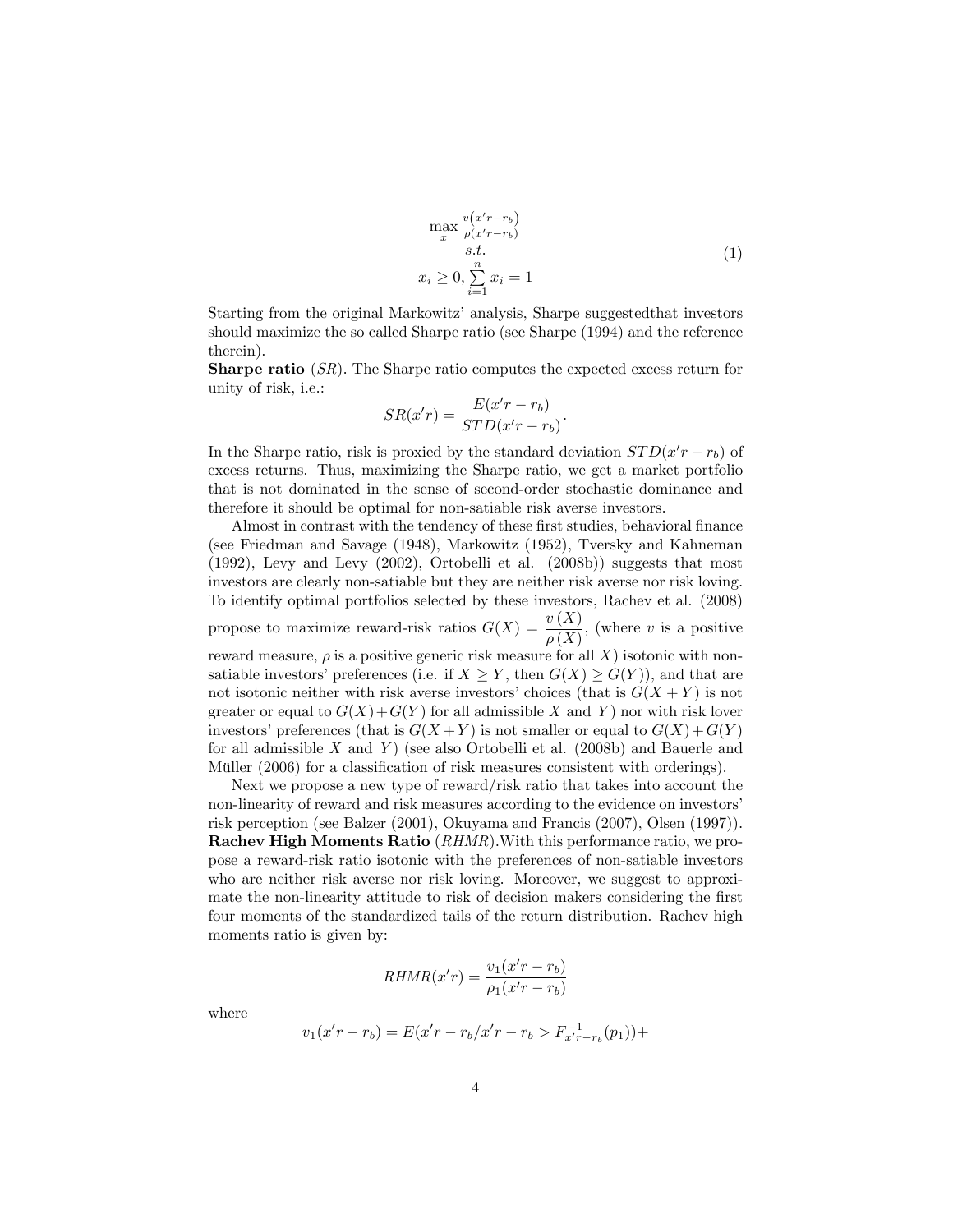$$
+\sum_{i=2}^{4} a_{i} E\left(\left(\frac{x'r-r_{b}}{\sigma_{x'r-r_{b}}}\right)^{i} |x'r-r_{b} > F_{x'r-r_{b}}^{-1}(p_{i})\right);
$$
  

$$
\rho_{1}(x'r-r_{b}) = -E(x'r-r_{b}/x'r-r_{b} < F_{x'r-r_{b}}^{-1}(q_{1})) -
$$
  

$$
-\sum_{i=2}^{4} b_{i} E\left(\left(\frac{x'r-r_{b}}{\sigma_{x'r-r_{b}}}\right)^{i} |x'r-r_{b} < F_{x'r-r_{b}}^{-1}(q_{i})\right),
$$

 $F_X^{-1}(q) = \inf \{x | P(X \le x) > q\}$ ;  $\sigma_{x'r-r_b}$  is the standard deviation of  $x'r - r_b$  $, a_i, b_i \in \mathbb{R}$  and  $p_i, q_i \in (0,1)$ . As we can observe from the definition, the Rachev high moments ratio is very versatile and depends on many parameters. To simplify our analysis in the following empirical comparison, we assume  $a_i =$  $b_i = 2$  for  $i = 2, 3, a_4 = b_4 = 1; p_1 = 0.99; p_2 = 0.97; p_3 = 0.95; p_4 = 0.5;$  and  $q_i = 0.5, i = 1, 2, 3, 4$  (here the values of  $q_i$  are big enough to guarantee that the risk measure  $\rho_1(x^{\prime}r - r_b)$  is positive for all portfolios).

#### 2.1 An empirical comparison between two different portfolio strategies

In order to value the impact of non-linear reward-risk measures, we provide an empirical ex-post comparison among the above strategies. The data includes the daily return series of the three-months treasury bill used as benchmark and the daily returns of the following US stock indexes: DJIA, NYSE, Major Market Index, DJ composite, DJAIG Commodity. As observed by Ortobelli et al.  $(2008a)$ , we can generate future scenarios by fitting to these marginal series an  $ARMA(2,0)-GARCH(0,2)$  model with stable innovations and then estimating the dependence structure for the innovations with an asymmetric t-copula. Using the fitted model, we generate future scenarios for the vector of returns  $r_{T+1,s} = [r_{T+1}^{(1,s)},...,r_{T+1}^{(n,s)}]'$  (where  $r_{T+1}^{(i,s)}$  is the s-th scenario of the *i*-th return at time  $T + 1$ ). In this way, we consider realistic models for marginals and the dependence structure (see also, Sun et al. (2008), Biglova et al. (2008)).

As a next step, we suppose that decision makers invest their wealth purchasing the market portfolio determined by maximizing either the Sharpe ratio or the Rachev high moments ratio. For any optimal portfolio chosen on a daily basis, we consider a window of one year  $T = 250$  of historical observations. We use these observations to generate  $S = T$  future scenarios of returns according to the algorithm proposed by Ortobelli et al. (2008a). We assume that the investor has an initial wealth  $W_0$  equal to 1 and an initial cumulative return  $CR_0$  equal to 0 at the date  $12/8/1993$ .

Therefore, for both ratios (Sharpe ratio and Rachev high moments ratio), we can compute the optimal portfolio as a solution of the optimization problem (1). Since we want to compare the ex post sample path of the final wealth and of the cumulative return obtained from the two approaches, we assume that investors recalibrate their portfolio every day investing their wealth in the market portfolio obtained from solving  $(1)$  on the simulated data. Therefore, after k days we compute the ex-post final wealth and cumulative return determining first the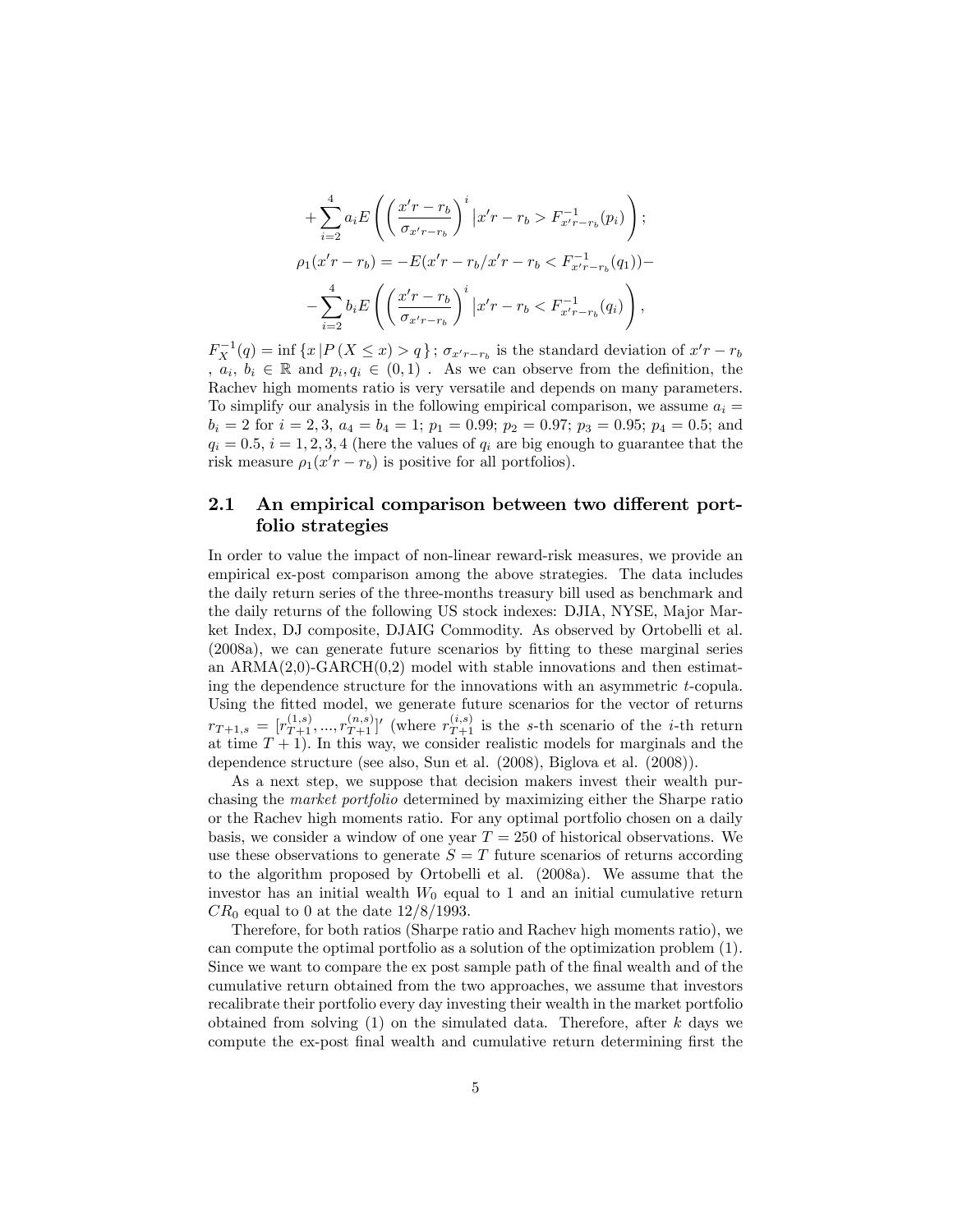

Figure 1: This figure compares the ex-post final wealth obtained by maximizing the RHM ratio and the Sharpe ratio.

market portfolio  $x_M^{(k)}$  that maximizes one of the two performance ratios (the solution of problem  $(1)$ ). The ex-post final wealth is given by:

$$
W_{k+1} = W_k \left( \left( x_M^{(k)} \right)' (1 + r_{k+1}) \right),
$$

and the ex-post cumulative return is given by:

$$
CR_{k+1} = CR_k + \left(x_M^{(k)}\right)' r_{k+1}.
$$

where  $r_{k+1}$  is the vector of observed returns at  $(k+1)$ -th day. We repeat this computation for both ratios (Sharpe ratio and Rachev high moments ratio) till the end of the period.

The output of this analysis is represented in Figures 1,2. The two figures show the superiority of the approach based on Rachev high moments ratio with respect to the classic approach. Therefore, we can conclude that the application of non-linear reward and risk measures which are consistent with realistic investors' preferences<sup>1</sup> has an important impact in portfolio selection theory.

<sup>&</sup>lt;sup>1</sup>We implicity consider non-satiable investors who are neither risk averse nor risk loving.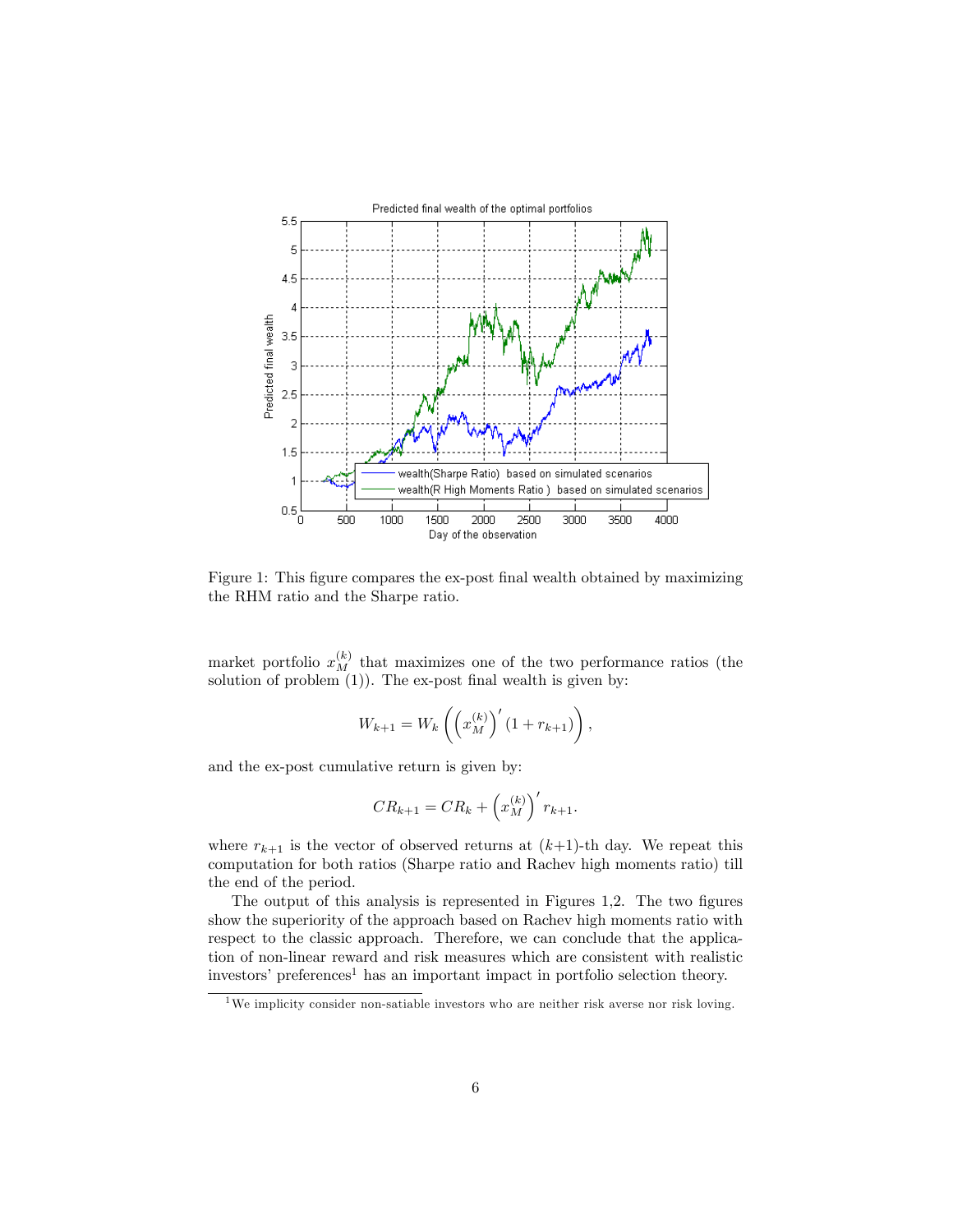

Figure 2: This figure compares the ex-post cumulative return obtained by maximizing the RHM ratio and the Sharpe ratio.

## 3 Conclusions

This paper examines and shows the impact of non-linear reward, risk measures in portfolio selection theory. In particular, we first discuss the use of opportune reward/risk criteria to select optimal portfolios. Then, we simulate realistic future scenarios using a copula approach and, finally, we compare the ex-post final wealth and cumulative return processes obtained using either a new reward/risk ratio or the classical Sharpe ratio. As anticipated, the ex-post empirical comparison shows the greater predictable capacity of the non-linear reward and risk measures.

Acknowledgement: Rachev's research was supported by grants from the Division of Mathematical, Life and Physical Science, College of Letters and Science, University of California, Santa Barbara, and the Deutschen Forschungsgemeinschaft. Sergio Ortobelli was partially supported by grants from ex-murst 40% and 60% 2008.

## References

[1] Artzner, P., Delbaen, F., Heath, J-M., and D. Eber. Coherent measures of risk, Mathematical Finance 9, 1999, 203-228.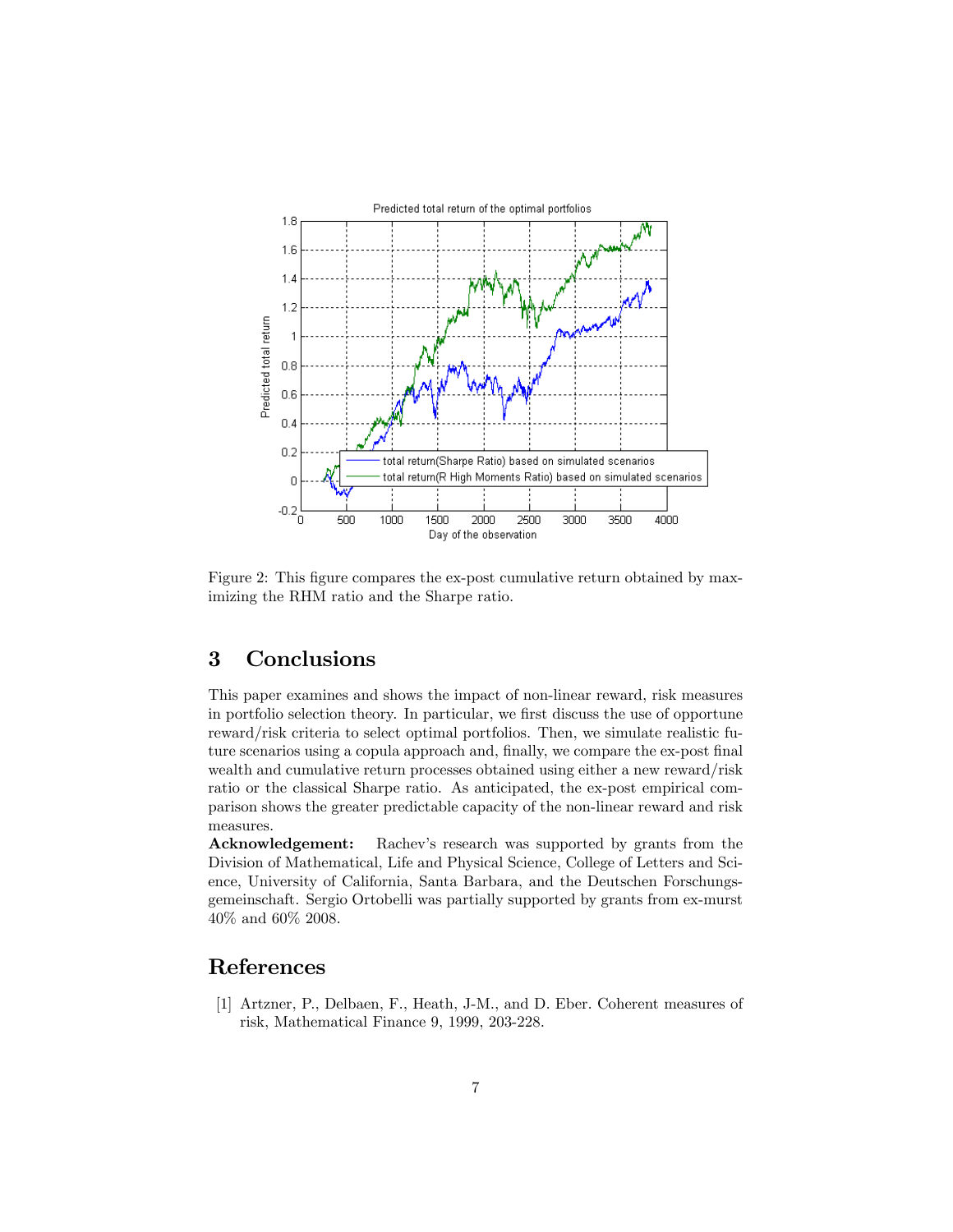- [2] Balzer, L.A. Investment risk: a unified approach to upside and downside returns, in: Sortino F. and Satchell (Eds.) Managing downside risk in Önancial markets: theory practice and implementation, Butterworth-Heinemann, Oxford, 2001, 103-156.
- [3] Bauerle, N. and A. Müller. Stochastic orders and risk measures: Consistency and bounds, Insurance: Mathematics and Economics 38(1), 2006, 132-148.
- [4] Biglova A., Kanamura T.,Rachev S.T. and S. Stoyanov. Modeling,risk assessment and portfolio optimization of energy futures, Investment Management and Financial Innovations 5(1), 2008, 17-31.
- [5] Farinelli S., M. Ferreira, D. Rossello, M. Thoeny, and L. Tibiletti. Optimal asset allocation aid system: From "one-size" vs "tailor-made" performance ratio, European Journal of Operational Research 192, 2009, 209–215.
- [6] Friedman, M. and L. J. Savage. The utility analysis of choices involving risk, Journal of Political Economy 56, 1948 279-304.
- [7] Levy, M. and H. Levy. Prospect theory: much ado about nothing?, Management Science 48, 2002, 1334-1349.
- [8] Markowitz, H. M. The utility of wealth, Journal of Political Economy 60, 1952, 151-156.
- [9] Okuyama N., and G. Francis. Quantifying the information content of investment decisions in a multiple partial moment framework: Formal deÖnition and applications of generalized conditional risk attribution, Journal of Behavioral Finance  $8(3)$ , 2007, 121-137.
- [10] Olsen, R.A. Investment risk: The experts' perspective, Financial Analysts Journal, March/April 1997.
- [11] Ortobelli S., Biglova A., Rachev S., and S. Stoyan. Portfolio selection based on a simulated copula, Technical Report, University of Karlsruhe 2008a, to appear in Journal of Applied Functional Analysis.
- [12] Ortobelli S., Rachev S., Shalit H. and F. Fabozzi. Orderings and probability functionals consistent with preferences Technical Report, University of California Santa Barbara 2008b to appear in Applied Mathematical Finance.
- [13] Rachev S., Ortobelli S., Stoyanov S., Fabozzi F. and A. Biglova. Desirable properties of an ideal risk measure in portfolio theory, International Journal of Theoretical and Applied Finance 11(1), 2008, 19-54.
- [14] Sharpe, W.F. The Sharpe ratio. Journal of Portfolio Management. Fall 1994, 45-58.